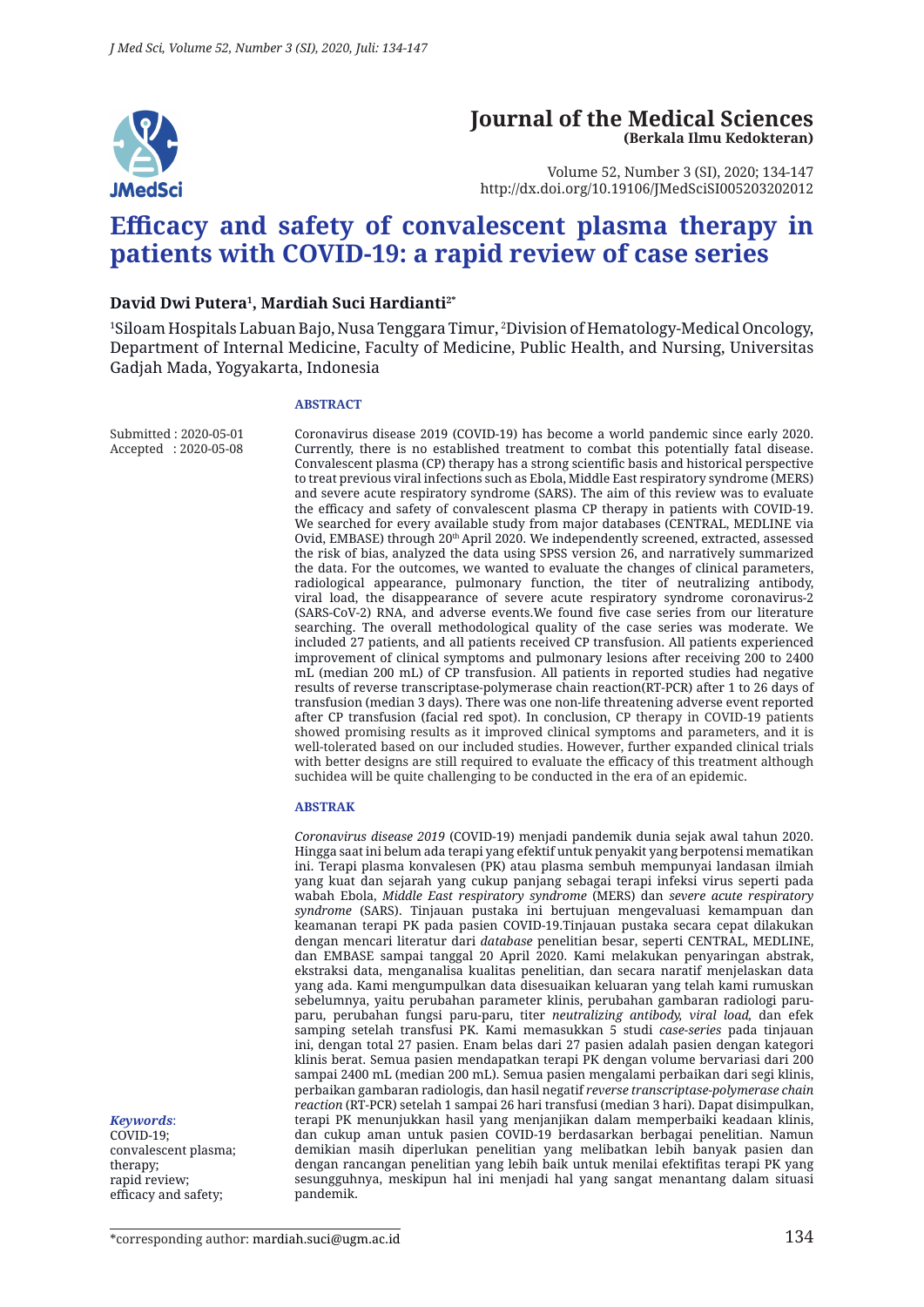#### **INTRODUCTION**

Coronavirus disease 2019 (COVID-19) is a disease that emerged from Wuhan Province in China in December 2019.<sup>1</sup> This disease became a world pandemic in early 2020 and already infected more than 2.4 million people in the world on the  $20<sup>th</sup>$  of April 2020.<sup>2</sup> It is caused by the severe acute respiratory syndrome coronavirus-2 (SARS-CoV-2), an RNA virus, and belongs as a species from betacoronavirus genus. This virus is the seventh coronavirus that infects human.<sup>3</sup>

World Health Organization (WHO) and other clinical institutions have not yet established any definitive treatment for handling this disease, because specific treatment is still under research.4 Antivirals, such as favipiravir, oseltamivir, are used, however, patients' responses while receiving this medication are still diverse. Furthermore, the mortality rate of COVID-19 remains around 5.21% from all cases.2,5

Convalescent plasma (CP) therapy is suggested to be used as an adjunctive treatment for this disease.<sup>6</sup> This approach was used in Ebola, Middle East respiratory syndrome (MERS) and severe acute respiratory coronavirus (SARS-CoV) infection, and several studies showed promising results. Convalescent plasma therapy works to decrease the viral load, cytokine response, and mortality rate. In addition, CP therapy also works by transferring antibody of a certain infectious agent from survivors to patients who are infected with the same agent of disease. This form of passive immunity helps the patient to fight the disease from getting worse immediately.7 The CP had been used in a small population of severe COVID-19 patients, and the results were appeared promising from this population.<sup>8</sup> We conducted a rapid review to evaluate the efficacy and safety of CP therapy in patients with COVID-19.

#### **MATERIALS AND METHODS**

#### **Type of participants**

We included all patients who were confirmed with COVID-19 using throat swab SARS-CoV-2 reverse transcriptasepolymerase chain reaction (RT-PCR) in all ages, all clinical stages, and all sexes. We defined the clinical stages or severity of disease based on the WHOClinical Classification of COVID-19.<sup>9</sup> Asymptomatic patients were patients without any clinical symptoms of COVID-19. Patients with mild disease were patients without any specific symptoms, such as fever, weakness, cough, and malaise. Patients with moderate disease were those who had signs and symptoms of pneumonia, but did not require supplemental oxygen. Patients with severe disease were patients with clinical signs and symptoms of pneumonia, and had one form these conditions: respiratory rate  $\geq$ 30 times per minute, severe respiratory distress, oxygen saturation  $(SpO<sub>2</sub>) < 93\%$ in room air, or Pa $O_2/$  Fi $O_2$ ratio <300. We defined critically ill patients as those who experienced acute respiratory distress syndrome (ARDS), septic shock, and/ or multiple organ failure. We also included those patients who were already treated with other regimens, such as antivirals, interferon-alpha ( $INFa$ ), and other supportive treatments before receiving CP therapy.

#### **Type of interventions**

Patients received CP containing the SARS-CoV-2 antibody (IgG). The CP was drawn from individuals who had recovered from COVID-19, could donate blood, had no symptoms for 14 days, and had showed negative results on COVID-19 tests.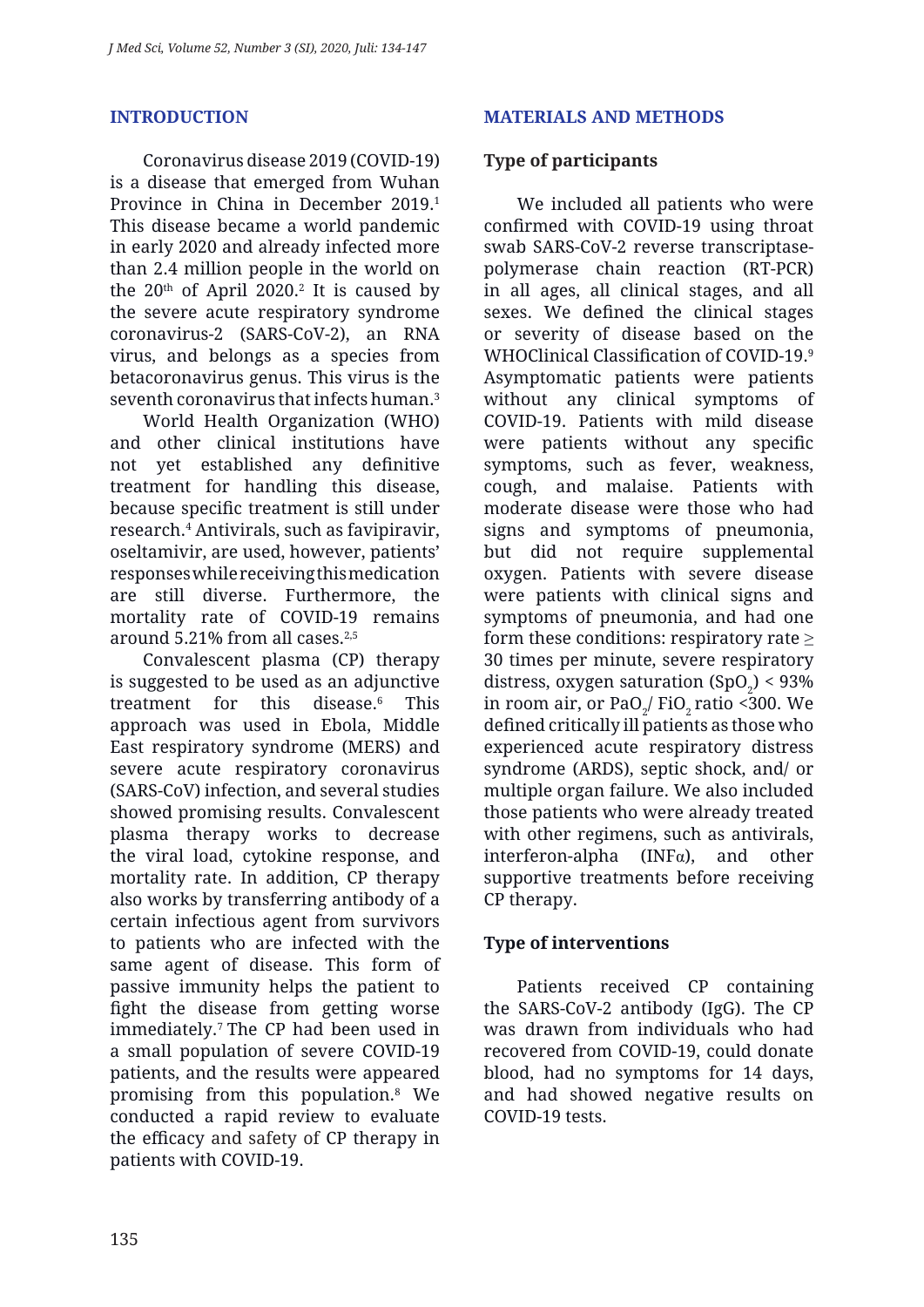#### **Treatment outcomes**

Our primary outcomes were to evaluate the clinical responses in patients who were treated with CP, such as changes of clinical parameters, changes of radiological appearance, changes of PaO<sub>2</sub> / FiO<sub>2</sub>, the titer of neutralizing antibody, viral load, the disappearance of SARS-COV-2 RNA, and adverse events if available. Our secondary outcome was to evaluate whether there was any variation of clinical response based on the severity of COVID-19 disease.

#### **Type of studies**

We wanted to include any types of publications regarding our clinical questions, except systematic reviews. We also excluded animal studies.

#### **Search strategy and literature review**

Two authors (DPP and MS) independently conducted literature searching through major databases, such as MEDLINE via Ovid, EMBASE, and Cochrane Controlled Register of Trials (CENTRAL) until 20th April 2020. We did not cover grey literature and limited the studies with English language only. We used keywords related to our clinical questions (COVID-19 and convalescent plasma therapy). Full search strategies are available in APPENDIX 1.

#### **Selection of studies and data extraction**

The process of searching and screening of abstracts of the relevant studies were done independently by DDP and MS. We extracted the data according to our outcomes into standardized tables.

#### **Risk of bias assessment**

We evaluated the risk of bias of our included studies using Cochrane riskof-bias tool for controlled trials. For observational studies (cohort, crosssectional or case-control studies), we used Strengthening the Reporting of Observational studies in Epidemiology (STROBE) checklist. For case reports or case-series, we assessed the quality of studies using a tool by Joanna Briggs Institute.10

#### **Data synthesis**

We narratively synthesized the data and collected the data in tabular fashion. We also summarized the patient's baseline characteristics and calculated the median of age, days of convalescent therapy initiation, days of negative RT-PCR results after CP administration, and other outcomes measured using SPSS version 26. For the uncontrolled studies and one-arm studies, we did not conduct meta-analysis since it would be inappropriate as there are no controlled arm as the comparisons. Therefore, all available data that we already had extracted were discussed narratively. The authors discussed the details of all the taken steps and analysis. The authors also discussed all the different opinions raised by the analysis result thoroughly before wrapping up the final opinion in the manuscript.

## **RESULTS**

From the literature searching, in the beginning, we found 56 studies related to our keywords. After we eliminated the duplicates, we found 40 studies. We screened the abstracts and only included trials, observational studies, or case reports, and we found six studies, and all of the studies were case series. However, one study was lack of information regarding the patients' characteristics, therefore we excluded the study from our review.11 Overall, the quality of the case series was of moderate quality. All of the studies defined the patients' characteristics, intervention given, length of follow-ups, and outcomes measured.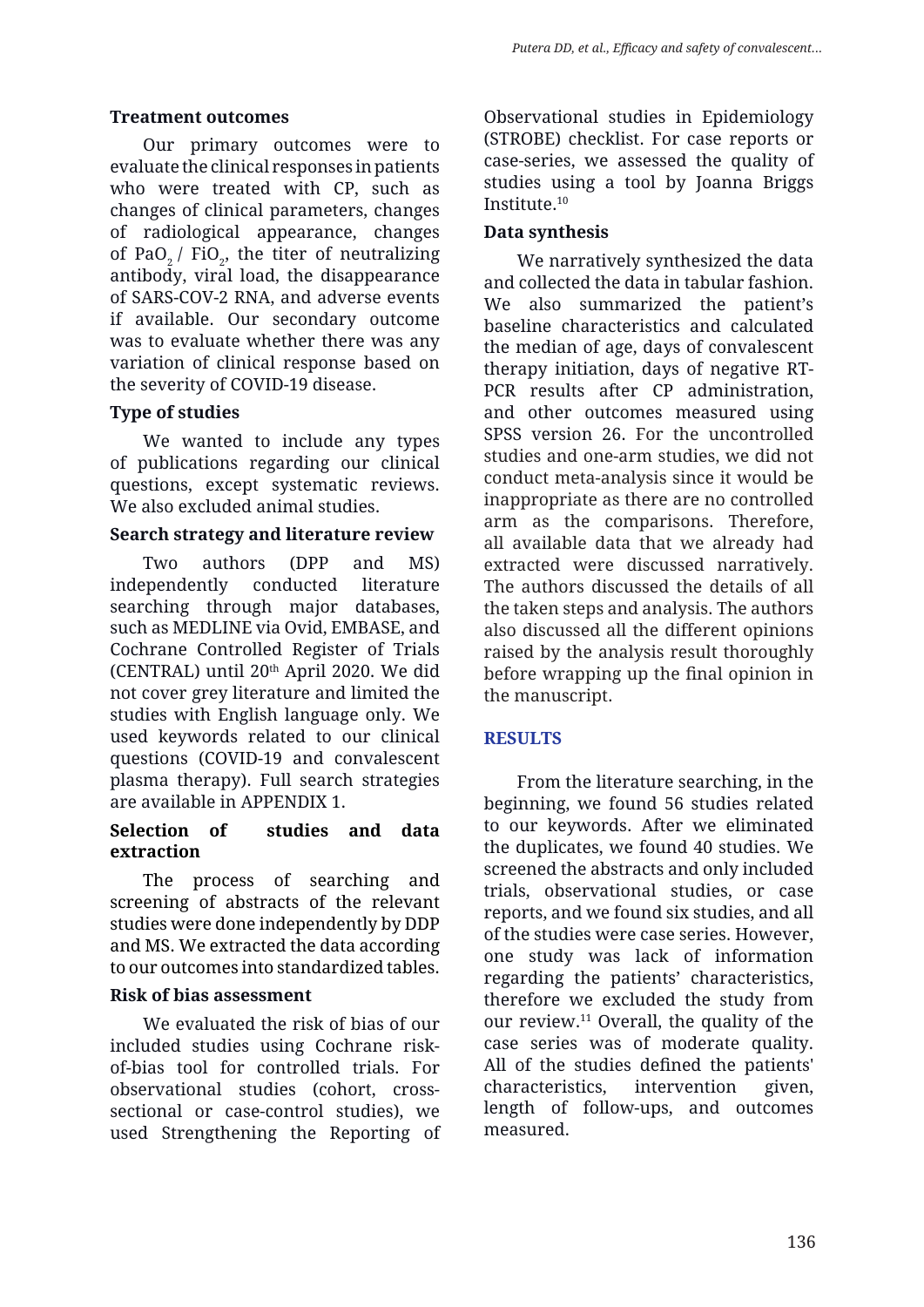



| TABLE 1.List of included studies |
|----------------------------------|
|                                  |

| Authors                    | Publication<br>type | No. of<br>patients | Country | Patients<br>characteristics                                                                                                                           | Intervention                                                                                                                                   |
|----------------------------|---------------------|--------------------|---------|-------------------------------------------------------------------------------------------------------------------------------------------------------|------------------------------------------------------------------------------------------------------------------------------------------------|
| Ahn.et $al.^{12}$          | Case Series         | $\mathfrak{D}$     | Korea   | Two elderly<br>patients (71-year-<br>old man and<br>a 67-year-old<br>woman) with<br>severe COVID-19                                                   | 500 mL of plasma from<br>recovered COVID-19<br>patients with Optical<br>density ratio to IgG 0.586<br>and 0.532 divided into two<br>doses.     |
| Duan, et al. <sup>13</sup> | Case Series         | 10                 | China   | 10 severe COVID-19<br>patients confirmed<br>with rtPCR, age<br>34-78 years old<br>(median 52.5)<br>years old), with<br>varied comorbid<br>conditions. | One dose of 200 mL of<br>convalescent plasma<br>(CP) from recently<br>recovered donors with<br>the neutralizing antibody<br>titers above 1:640 |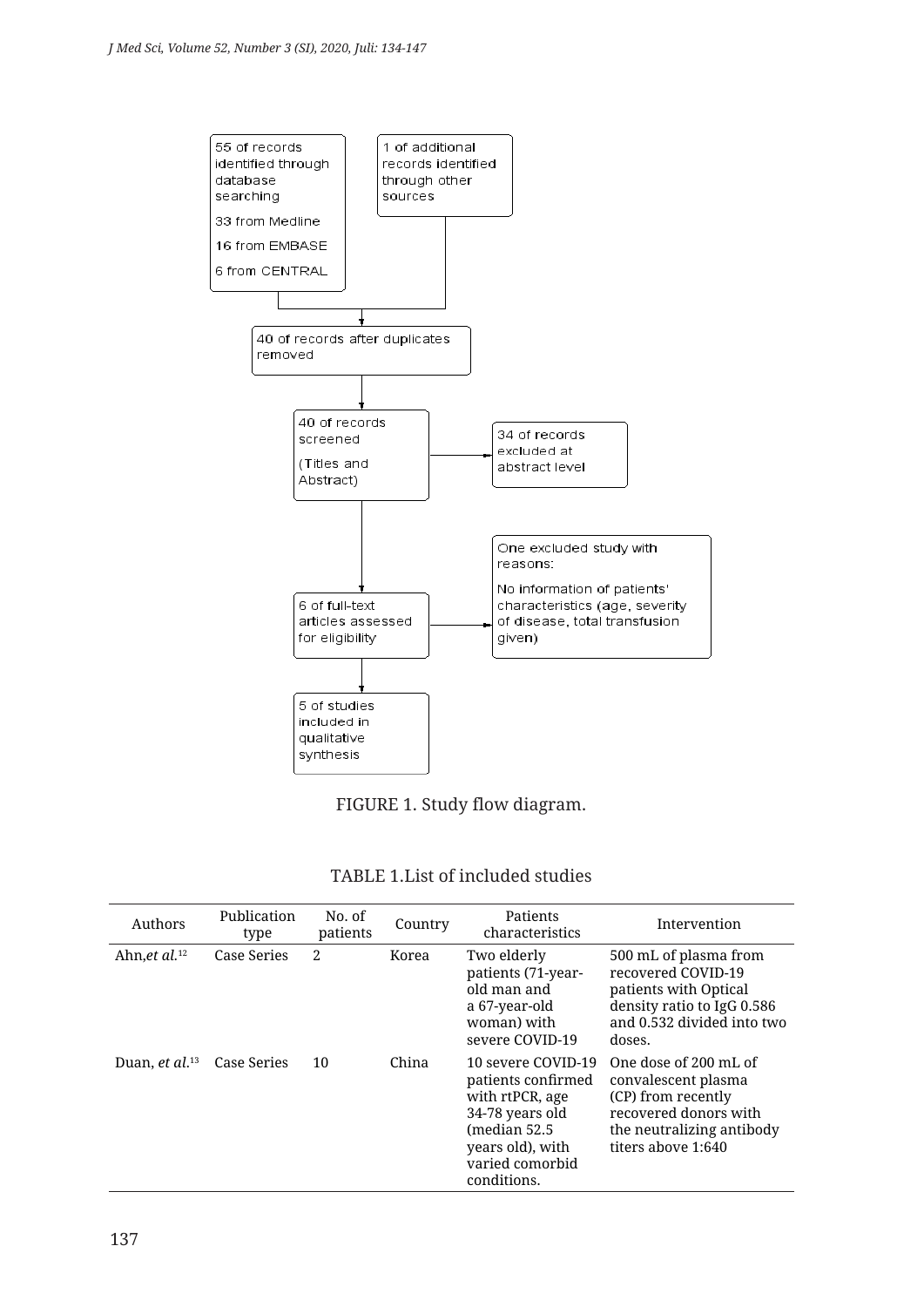| Shen, <i>et al.</i> <sup>8</sup> | Case Series | 5 | China | 5 critically ill<br>patients (severe)<br>confirmed with<br>COVID-19 by rtPCR<br>and ARDS, age<br>range 36-65 years | Patients received<br>transfusion with<br>convalescent plasma<br>with a SARS-CoV-2- $(IgG)$<br>binding titer greater than<br>1:1000 and neutralization<br>titer greater than 40)                |
|----------------------------------|-------------|---|-------|--------------------------------------------------------------------------------------------------------------------|------------------------------------------------------------------------------------------------------------------------------------------------------------------------------------------------|
| Ye, et al. $^{14}$               | Case Series | 6 | China | 6 COVID-19<br>patients confirmed<br>by using throat<br>swab SARS-CoV-2<br>real-time PCR, age<br>28-75 years old    | Patients received at<br>least one cycle of ABO-<br>compatible convalescent<br>plasma transfusion (200ml<br>for each cycle, varied<br>from 1-3 cyclers) and<br>administered over 30<br>minutes. |
| Zhang,<br>et al. $15$            | Case Series | 4 | China | 4 critically ill<br>COVID 19 patients,<br>age 31-73 years old.                                                     | Varied dosage of plasma<br>convalescent was used<br>(200 to 2400 mL divided<br>into 1 to 8 cycles).                                                                                            |

| Characteristics                                          | $n$ (%) | Median (IQR) |
|----------------------------------------------------------|---------|--------------|
| Age (years)                                              |         | 57 (20)      |
| Sex                                                      |         |              |
| $\bullet$ Male                                           | 15 (56) |              |
| $\bullet$ Female                                         | 12 (44) |              |
| Country                                                  |         |              |
| • China                                                  | 25 (93) |              |
| • Korea                                                  | 2(7)    |              |
| Severity of disease                                      |         |              |
| • Asymptomatic                                           | 1(4)    |              |
| $\bullet$ Mild                                           | 1(4)    |              |
| • Severe                                                 | 16 (59) |              |
| • Critically III                                         | 9(33)   |              |
| Comorbid                                                 |         |              |
| • No Comorbid                                            | 15 (56) |              |
| • Hypertension                                           | 7(26)   |              |
| • Others                                                 | 5(18)   |              |
| Total dosage of CP transfusion (mL)                      |         | 200 (200)    |
| Initiation of CPtherapy after hospital admission (days)  |         | 11(10)       |
| Negative result of COVID-19 RNA after transfusion (days) |         | 3(8)         |

#### TABLE 2. Patients characteristics from 5 case series

In total, there were 27 patients included in our review. The majority of the case series were reported in China, and only one study was reported from Korea. The patients' age ranged from

28 to 78 years old with a median age of the patients was 57 years old. Sixteen patients from the total 27 patients had severe disease, followed by nine patients with critically ill condition, and the rest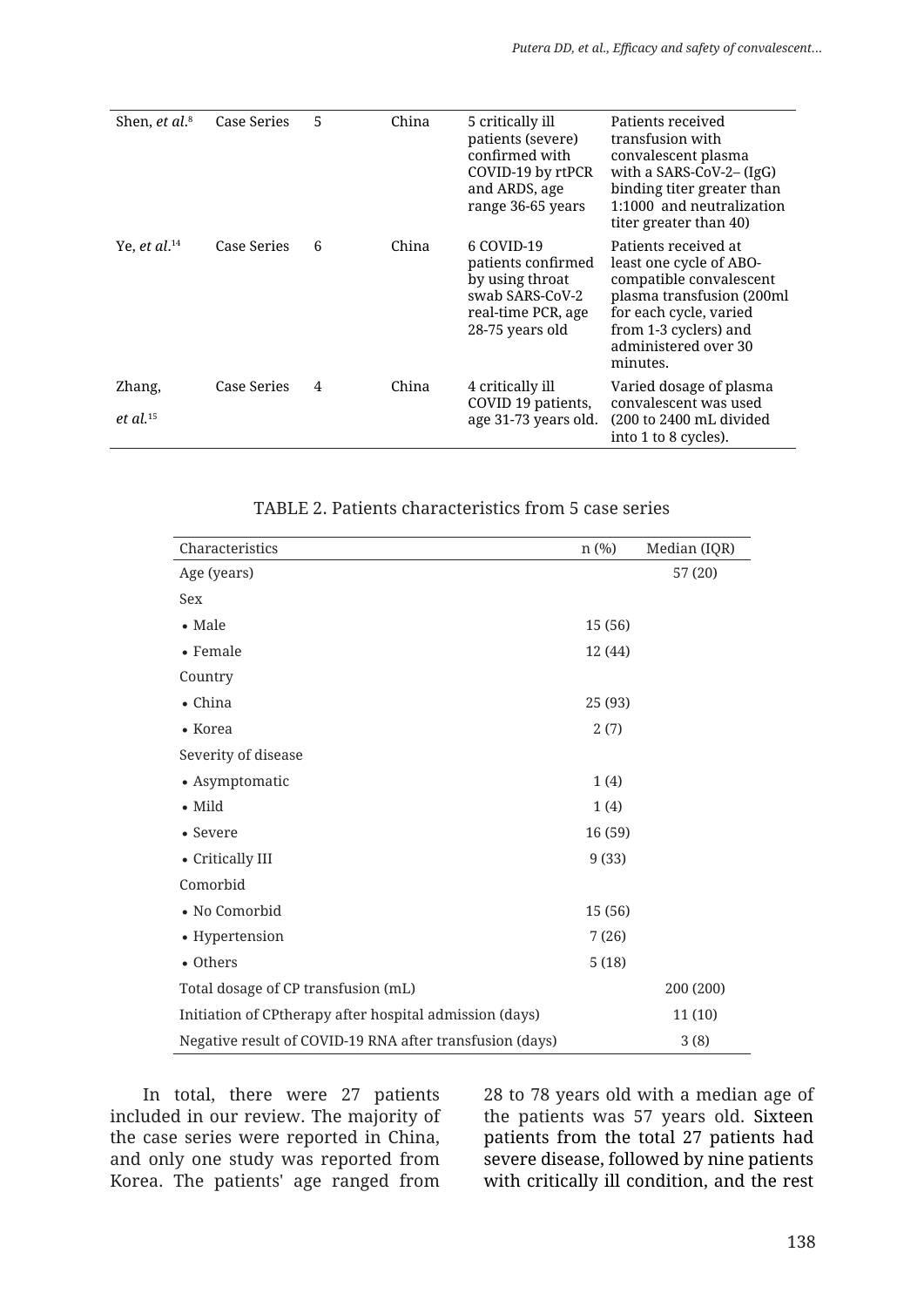two patients were one asymptomatic and one with mild to moderate condition.

The initiation of CP therapy varied from 3 days to 28 days after hospital admission, with a median of 11 days. The dose of CP was varied from 200 to 2400 mL and the administration was divided into one up to nine cycles. Hypertension was the most common comorbid in our included patients, while other comorbid conditions were heart disease, pulmonary disease, end-stage renal disease, Sjögren disease, and pregnancy. All of the patients had already received antivirals therapy (lopinavir/ritonavir, arbidol, favipiravir, darunavir) and 14 (52%) patients received corticosteroids therapy prior to CP transfusion. Other treatments given to the patients were antibiotics, antifungals, and Interferon- $\alpha$ therapy.

## **Clinical symptoms**

All studies reported the improvement of clinical symptoms after the administration of CP therapy, especially symptoms of fever, dyspnea, and cough.8,12-15 Examples of clinical symptoms improvement can be seen from the number of patients who were successfully extubated (10 out of 13 patients). The study by Shen et al showed four out of five patients had their fever relieved 12 days after administration of CP therapy and had improvement of SOFA score.<sup>8</sup>

#### **Improvement of chest radiology**

All of the studies reported marked resolution of radiological findings. The study by Ahn et al showed two patients had marked improvement in bilateral infiltration.12 These improvements occured in four to six days after the initiation of CP therapy, respectively. The study by Duan *et al*. <sup>13</sup> also showed different degrees of chest CT scan improvement after convalescent plasma transfusion, and two patients showed significant pulmonary lesions improvement in three to five days after transfusion.

#### **Pulmonary function**

Only two studies conducted by Ahn *et al.*<sup>8</sup> and Shen *et al.*<sup>12</sup> showed the changes in pulmonary function after CP transfusion. The mean of Pa $O_2/FiO_2$  ratio increased after the administration of CP transfusion.<sup>8,12</sup>

| Out put                                                      | Before CP<br>transfusion | After CP transfusion |
|--------------------------------------------------------------|--------------------------|----------------------|
| Mean of pulmonary<br>function (PaO2/FiO2 ratio) <sup>a</sup> | 173.1 (70.9)             | 308.6 (43.8)         |
| <sup>a</sup> In seven patients                               |                          |                      |

TABLE 3. Changes of pulmonary function in sevenpatients

## **Day of extubation**

In total, there were 13 patients received mechanical ventilation, and 10 patients were successfully weaned and extubated.8,12-15 Previous studies reported days of extubation after the patients were administered with the CP transfusion.8,12,15 The day of extubation after CP therapy varied from two days to 39 days, with a median of 12 days. The study by Duan *et al.* 13 did not report the day of the extubation of the intubated patients, but the study reported the condition after the therapy. This study showed one out of three patients was still intubated. Shen *et al*.<sup>8</sup> reported that two patients were still intubated after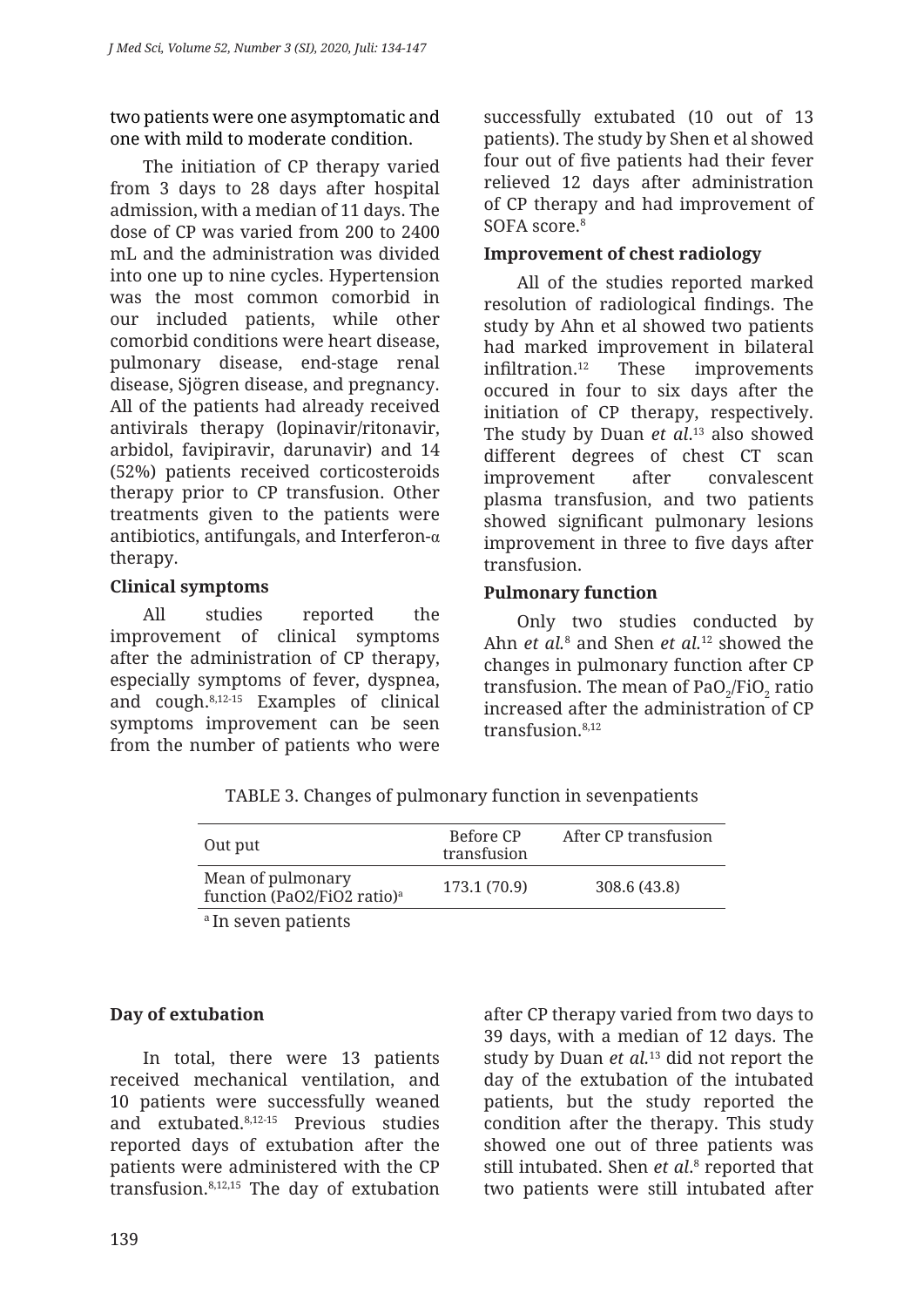the administration of the CP therapy. However, the pulmonary function of these patients had improved and one patient was removed from an extracorporeal membrane oxygenation (ECMO) ventilation and was continued intubated. Whereas, Zhang *et al*. 15 reported that one patient was still intubated and transferred into an unfenced ICU due to multiple organ failure.<sup>15</sup>

#### **Titer of viral neutralizing antibody**

Viral neutralizing antibody assessment is important parameter that indicate the amount of antibody that is capable of neutralizing the viral. There was generally increased value of this parameter almost in all reported subjects as seen in TABLE 4.

| u ansiasion in 19 pauchts. |                          |                         |  |  |  |  |  |
|----------------------------|--------------------------|-------------------------|--|--|--|--|--|
| Patient<br>No.             | Before CP<br>Transfusion | After CP<br>Transfusion |  |  |  |  |  |
| 1 <sup>a</sup>             | 1/160                    | 1/640                   |  |  |  |  |  |
| $2^{\rm a}$                | Negative                 | Negative                |  |  |  |  |  |
| 3 <sup>a</sup>             | 1/320                    | 1/640                   |  |  |  |  |  |
| $4^a$                      | 1/160                    | 1/640                   |  |  |  |  |  |
| 5 <sup>a</sup>             | 1/640                    | 1/640                   |  |  |  |  |  |
| 6 <sup>a</sup>             | 1/640                    | 1/640                   |  |  |  |  |  |
| 7 <sup>a</sup>             | 1/320                    | 1/640                   |  |  |  |  |  |
| 8 <sup>a</sup>             | 1/640                    | 1/640                   |  |  |  |  |  |
| 9a                         | 1/160                    | 1/640                   |  |  |  |  |  |
| 10 <sup>a</sup>            | 1/640                    | 1/640                   |  |  |  |  |  |
| 11 <sup>b</sup>            | 1/160                    | 1/320                   |  |  |  |  |  |
| 12 <sup>b</sup>            | 1/40                     | 1/160                   |  |  |  |  |  |
| 13 <sup>b</sup>            | 1/40                     | 1/160                   |  |  |  |  |  |
| 14 <sup>b</sup>            | 1/80                     | 1/240                   |  |  |  |  |  |
| 15 <sup>b</sup>            | 1/80                     | 1/480                   |  |  |  |  |  |

| TABLE 4. Change of viral neutralizing antibody |                                    |  |  |  |  |  |
|------------------------------------------------|------------------------------------|--|--|--|--|--|
|                                                | before and after 1 to 7 days of CP |  |  |  |  |  |
|                                                | transfusion in 15 patients. $8,13$ |  |  |  |  |  |

<sup>a</sup> Patients from Duan *et al*.<sup>13</sup> study; <sup>b</sup>Patients from Shen *et al.*8 study

From the study by Duan *et al.* 13 nine patients had their neutralizing antibody detected before transfusion, and nine patients had neutralizing antibody titers of 1:640 after one to five days after transfusion. The study from Shen *et al.* 8 showed increased neutralizing antibody titers in all patients after seven days of transfusion.

#### **Assessment of viral load**

Assessment of qRT-PCR for SARS-CoV-2 from nasopharyngeal swabs indicated by Ct value indicates the viral load. Each RT-PCRassay provided a Ct value, which is the number of cycles required for the fluorescent signal to cross the threshold for a positive test: a higher Ct value is correlated with a lower viral load. The specimens were considered positive if the Ct value was 37.0 or lower and negative if the results were undetermined. Specimens with a Ct value higher than 37 were repeated. The specimen was considered positive if the repeated results were the same as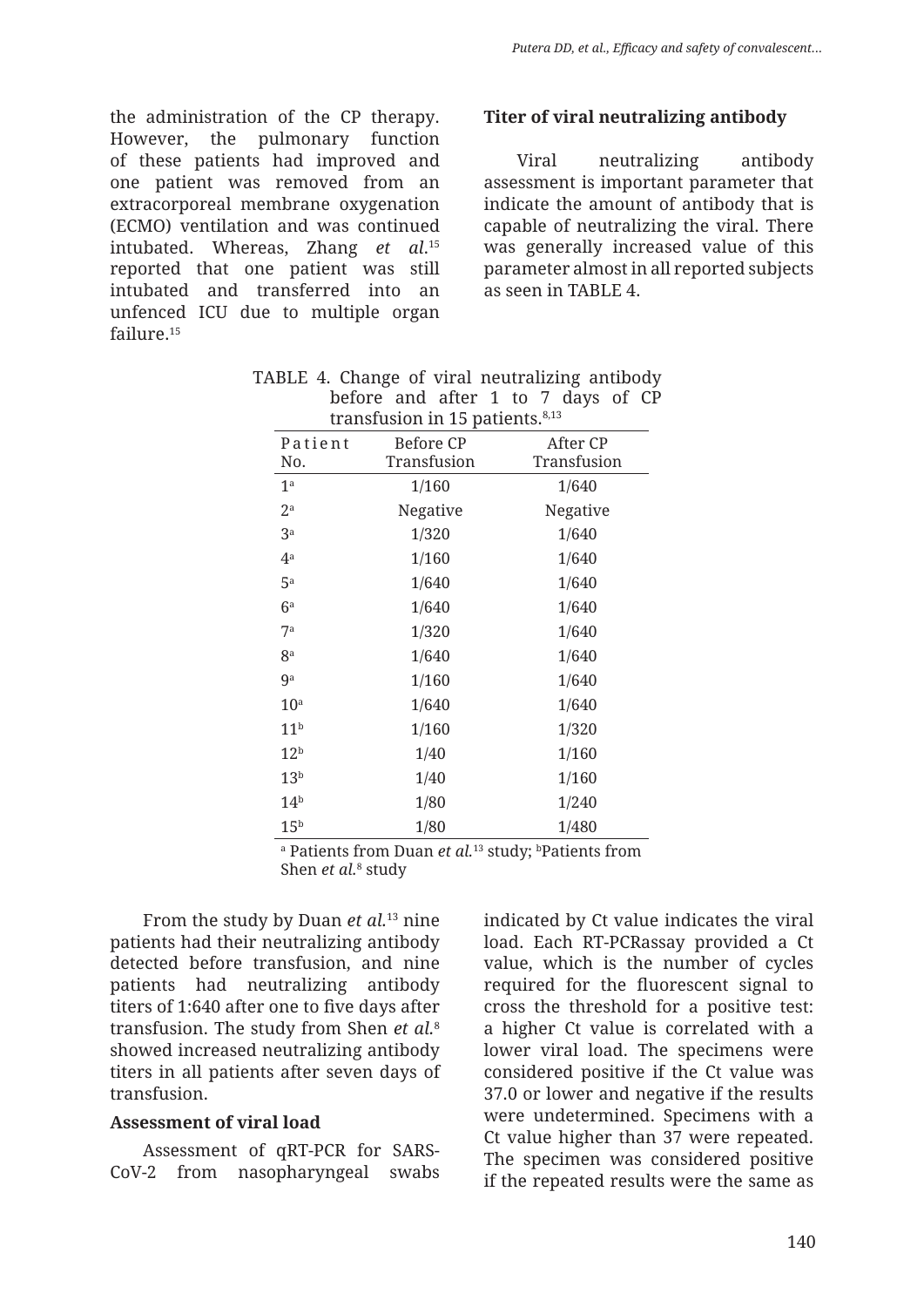the initial result and between 37 and 40. If the repeated Ct was undetectable, the specimen was considered negative.

The viral load became negative in most of the cases after CP transfusion. The results of negative qRT-PCR were achieved between one day to 26 days after transfusion (median 3 days after CP transfusion) based on all included studies (Table 2).8,12-15 Table 5 summarized the viral load change in 17 patients based on the three studies that reported Ct value before and after transfusion.8,12,13 From this table, the negative qRT-PCR achieved after CP transfusion was similar, one to 26 days (median 2 days) after transfusion.

| Patients<br>No.  | Ct value before CP<br>transfusion | Ct value after CP<br>transfusion | Days after<br>transfusion |
|------------------|-----------------------------------|----------------------------------|---------------------------|
| 1 <sup>a</sup>   | 25.0                              | Negative                         | 26                        |
| $2^{\mathrm{a}}$ | 20.5                              | Negative                         | 20                        |
| 3 <sup>b</sup>   | 37.3                              | Negative                         | 1                         |
| 4 <sup>b</sup>   | 35.1                              | Negative                         | 2                         |
| 5 <sup>b</sup>   | 38.1                              | Negative                         | 1                         |
| 6 <sup>b</sup>   | 37.7                              | Negative                         | 1                         |
| 7 <sup>b</sup>   | Negative                          | Negative                         | 2                         |
| 8 <sup>b</sup>   | Negative                          | Negative                         | 2                         |
| 9 <sup>b</sup>   | 34.6                              | Negative                         | 2                         |
| 10 <sup>b</sup>  | 35.5                              | Negative                         | 2                         |
| 11 <sup>b</sup>  | Negative                          | Negative                         | 2                         |
| 12 <sup>b</sup>  | 38.2                              | Negative                         | 5                         |
| 13 <sup>c</sup>  | 28.5                              | Negative                         | 12                        |
| 14 <sup>c</sup>  | 22.0                              | Negative                         | 12                        |
| 15 <sup>c</sup>  | 33.0                              | Negative                         | 3                         |
| 16 <sup>c</sup>  | 26.6                              | Negative                         | 3                         |
| 17 <sup>c</sup>  | 35.9                              | Negative                         | $\mathbf{1}$              |

TABLE 5. Changes of SARS-CoV-2 RNA load in 17 observed patients before and after convalescent plasma transfusion

<sup>a</sup>Study by Ahn *et al*.<sup>12</sup>; <sup>b</sup>Study by Duan *et al*.<sup>13</sup>; <sup>c</sup>Study by Shen *et al*. 8 ; Ct value: cycle threshold value

#### **Adverse events**

There was only one mild side effect reported in the included studies. Duan et al showed one patient having a mild side effect from experiencing facial red spot, not a life-threatening condition.<sup>13</sup>

#### **Mortality**

All studies did not report any mortality after the transfusion.

#### **Therapy response based on clinical severity**

Only one asymptomatic and one patient with mild category of disease were included in our review, and they had negative RT-PCR results after transfusion. All 16 severe patients also had negative RT-PCR results and improvement in clinical parameters after transfusion. There were nine critically ill patients, three patients were still intubated until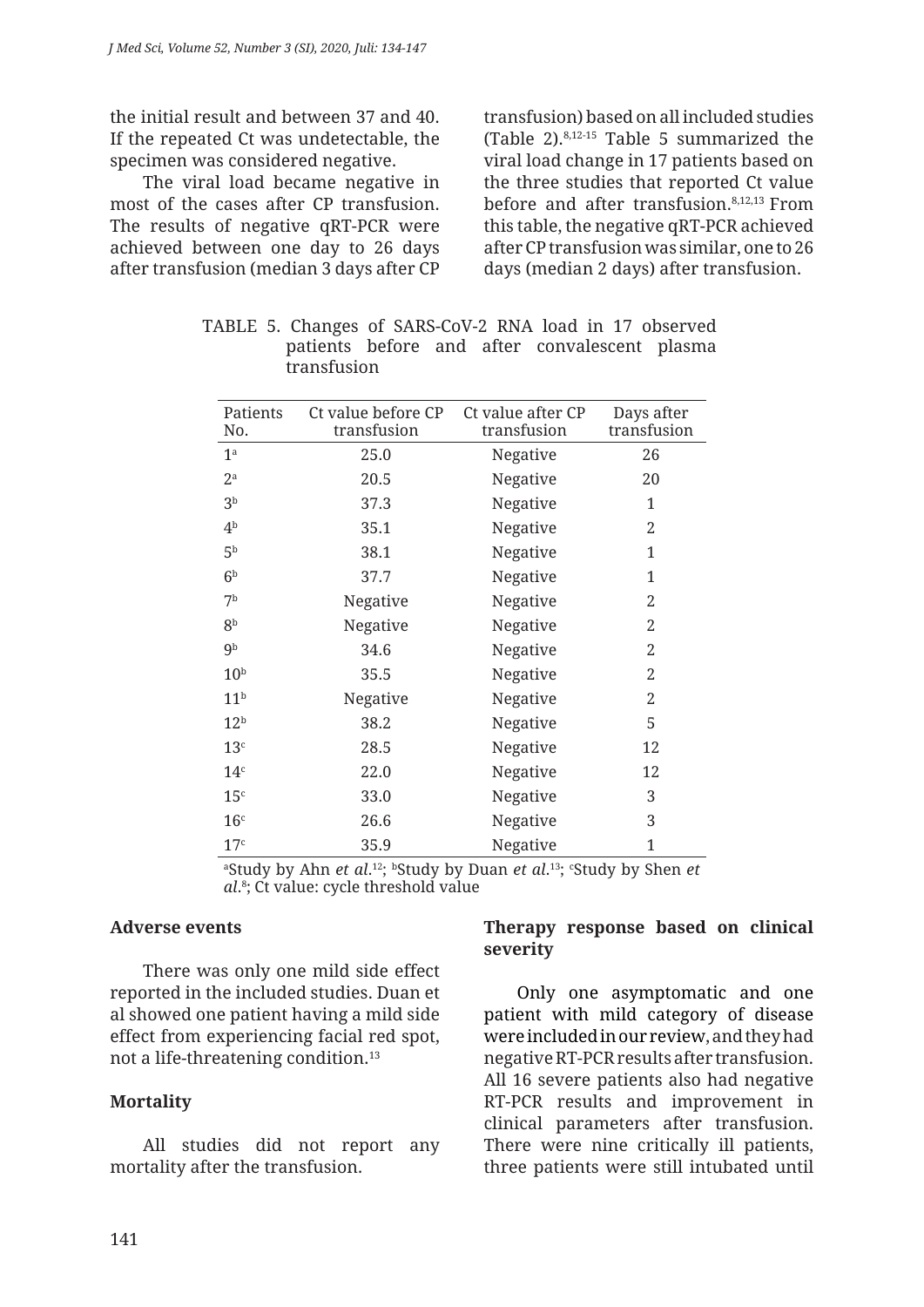the study end-point observation.<sup>8,15</sup> One critical ill patient from Zhang *et al*. 15 study received the highest total dose of CP therapy transfusion (2400 mL divided into nine cycles), and the patient remained intubated due to multiple organ failure.<sup>15</sup> The rest of six critically ill patients improved clinically and showed negative qRT-PCR result after CP transfusion.

#### **DISCUSSION**

Our review only included case series as until the end of our literature searching period, all studies we found with RCTs designs are still ongoing.This review shows CP therapy gave an improvement of overall clinical condition, radiological findings, improvement of pulmonary function, and negative PCR results after transfusion. This passive immunity helps to neutralize the virus as well as improving cytotoxicity and phagocytosis by harnessing the innate immunity.16 Acute Respiratory distress syndrome condition was resolved in the majority of all cases probably due to the works of CP in subsiding the cytokine storm. This response might help to reduce mortality as there was no death reported from our included studies. This finding was similar to studies in SARS patients in 2005 (0% vs 24% mortality in patients without CP therapy,  $p<0.05$ <sup>17</sup> and H1N1 patients in 2009 (Odds Ratio 0.20 [95% CI: 0.06–0 $\cdot$ 69], p=0.01).<sup>18</sup>

There were various initiation days of the transfusion and dose given in our review. The total dosage of CP therapy varied between studies, but the majority of the cases used 200 mL as a preferred dose and were repeated into several transfusion cycles. The dose of CP and the titer of antibodies either total IgG or viral neutralizing antibody given varied from the included studies as the standard of how this transfusion had to be given is still unavailable. Clinicians might have used the recommended dose of convalescent therapy based on the study of SARS patients. This study showed promising results in decreasing the mortality and length of hospitalization.<sup>17</sup> This study utilized 5 mL/kg of plasma with plasma titer of more than equal 1:160 and would result in 200-400 mL of plasma given.

The achievement of negative viral load required various duration from day one to 26 with median of two days, as presented in TABLE 5. The longer duration to achieve negative viral load inCase 1 may be explained by the fact of the later use of transfusion in the first case i.e after 22 days from the onset of symptoms, although for Case 2 it was admnistered only after seven days from the onset. In the study from Shen *et al*, 8 the convalescent plasma transfusion was administered 10 to 22 days after admission. Therefore whether a different timing of administration would have been associated with different outcomes cannot be determined so far. Furthermore, because the transfusion were not in the early phase of the disease, it is difficult to determine clearly that the decrease in the viral load shown in both cases is due to convalescent plasma or natural pathology of COVID-19. The first two cases in this table presented severe ARDS and the viral loads were in increasing trend at the time of plasma infusion regardless of the date of disease onset.12

This review shows only one case of side effect after transfusion due to allergic reaction. The side effects of CP transfusion are similar to any blood product transfusions, such as anaphylactic shock, transfusion-related lung injury (TRALI), and transfusionassociated circulatory overload (TACO).19 Theoretically, CP transfusion may induce antibody-dependent enhancement of infection (ADE) phenomenon wherein normal mechanisms of antigen-antibody complex clearance fail, and instead provide an alternate route for host cell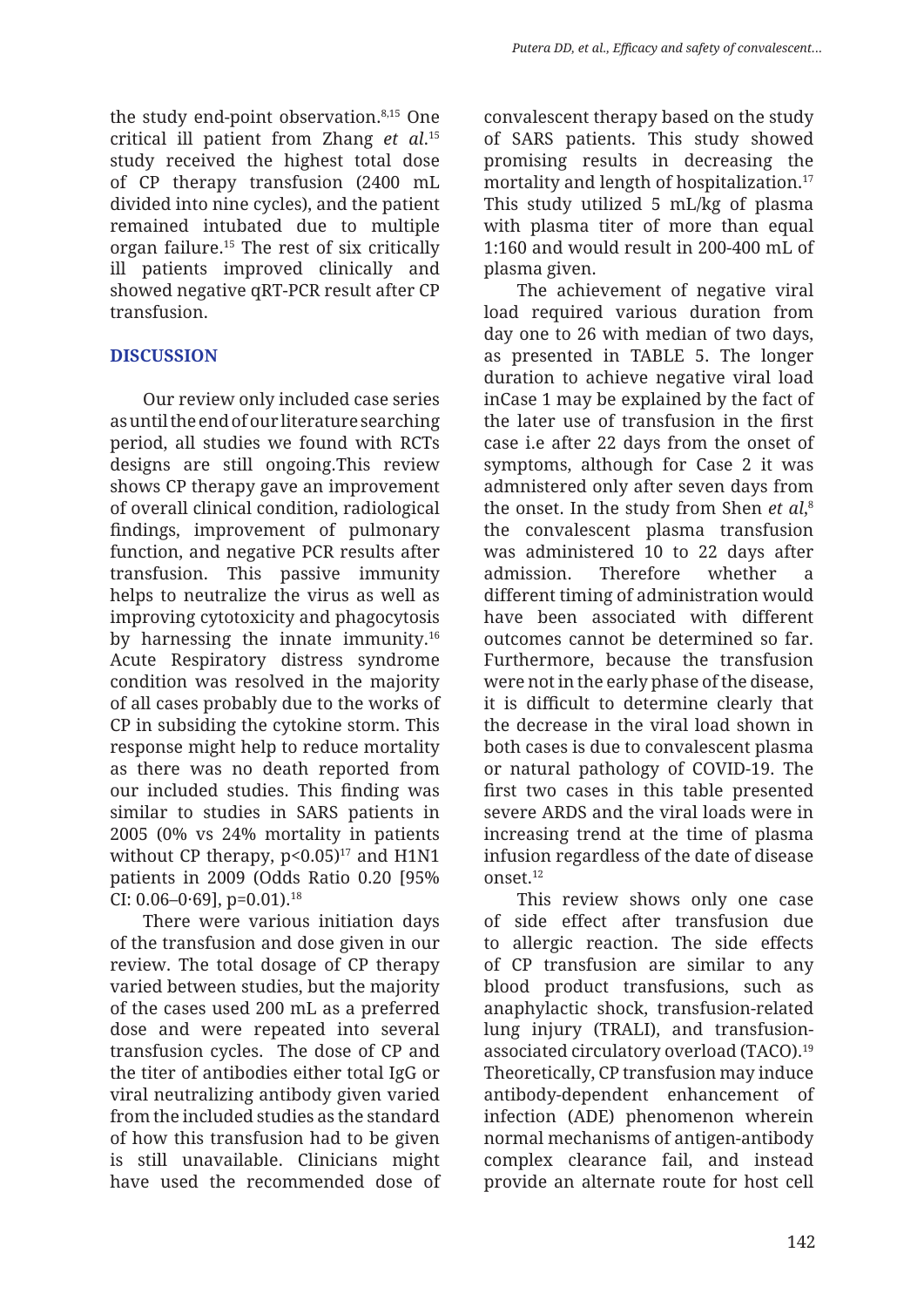infection and eventually worsen the disease. 19 This theoretical risk can be minimized by the measurement of viral neutralizing antibody titer in the plasma before given to the patient.

Our review only consisted of few patients with less severe COVID-19 disease, so we could not conclude if there were different responses based on the disease severity. However, we found that patients with severe comorbid needed more doses of the CP transfusion, as seen in one patient in the study by Zhang *et al*. 15

The limitation of this review is that we only included found case series studies, and the patients' characteristics were heterogeneous. The patients in the included studies had different ages, comorbid conditions, and already received different medication (antivirals, antibiotics, and corticosteroids) before, during, and after the transfusion. Therefore, the true effect of CP therapy was unknown due to the influence of other therapies. We could not conduct pooled analysis and make comparisons with other interventions because of the study design of available studies (case series). Furthermore, our study is a rapid review, so we made limitations during the literature searching.

We suggest a clinical trial of CP therapy in COVID-19 patients with standardized methods and dosage of the plasma. So, the response after the therapy can be seen based on different clinical characteristics of the patients, such as sex, age, and severity of the disease.

#### **CONCLUSION**

Convalescent plasma therapy in COVID-19 patients shows promising results as it improved clinical symptoms, laboratory and imaging parameters. It is also well-tolerated based on our included studies. Although it is too early to be confident that all improvements are merely because of the transfusion due to diverse baseline clinical conditions, other treatments received, comorbidities and different day of transfusion after admission. Further clinical trials with expanded number of patients and comparable group of patient with similar characteristics and the same standard treatments are necessary to conclude a definitive statement about the efficacy of CP therapy. Although such idea will be quite challenging to be done in the era of an epidemic.

#### **ACKNOWLEDGEMENTS**

We would like to thank Irene Purnamawati from Siloam Hospitals Labuan Bajo, Yudha Nur Patria from the Clinical Epidemiology and Biostatistic Unit (CEBU) /Department of Child Health, Faculty of Medicine, Public Health and Nursing, Universitas Gadjah Mada, Yogyakarta, and Michael Dwinata from Depati Hamzah General Hospital, Pangkalpinang for their valuable feedbacks on the review.

#### **REFERENCES**

- 1. Ren LL, Wang YM, Wu ZQ, Xiang ZC, Guo L, Xu T, *et al.* Identification of a novel coronavirus causing severe pneumonia in human: a descriptive study. Chin Med J (Engl) 2020; 33(9):1015-24. http s ://doi.org/10.1097/ CM9.0000000000000722
- 2. World Health Organization. Coronavirus disease 2019 (COVID-19) Situation Report – 77. Geneva: World Health Organization, 2020.
- 3. Zhu N, Zhang D, Wang W, Li X, Yang B, Song J, *et al.* A novel coronavirus from patients with pneumonia in China, 2019. NEngl J Med 2020; 382(8):727-33. https://doi.org/10.1056/NEJMoa2001017
- 4. Chen L, Xiong J, Bao L, Shi Y. Convalescent plasma as a potential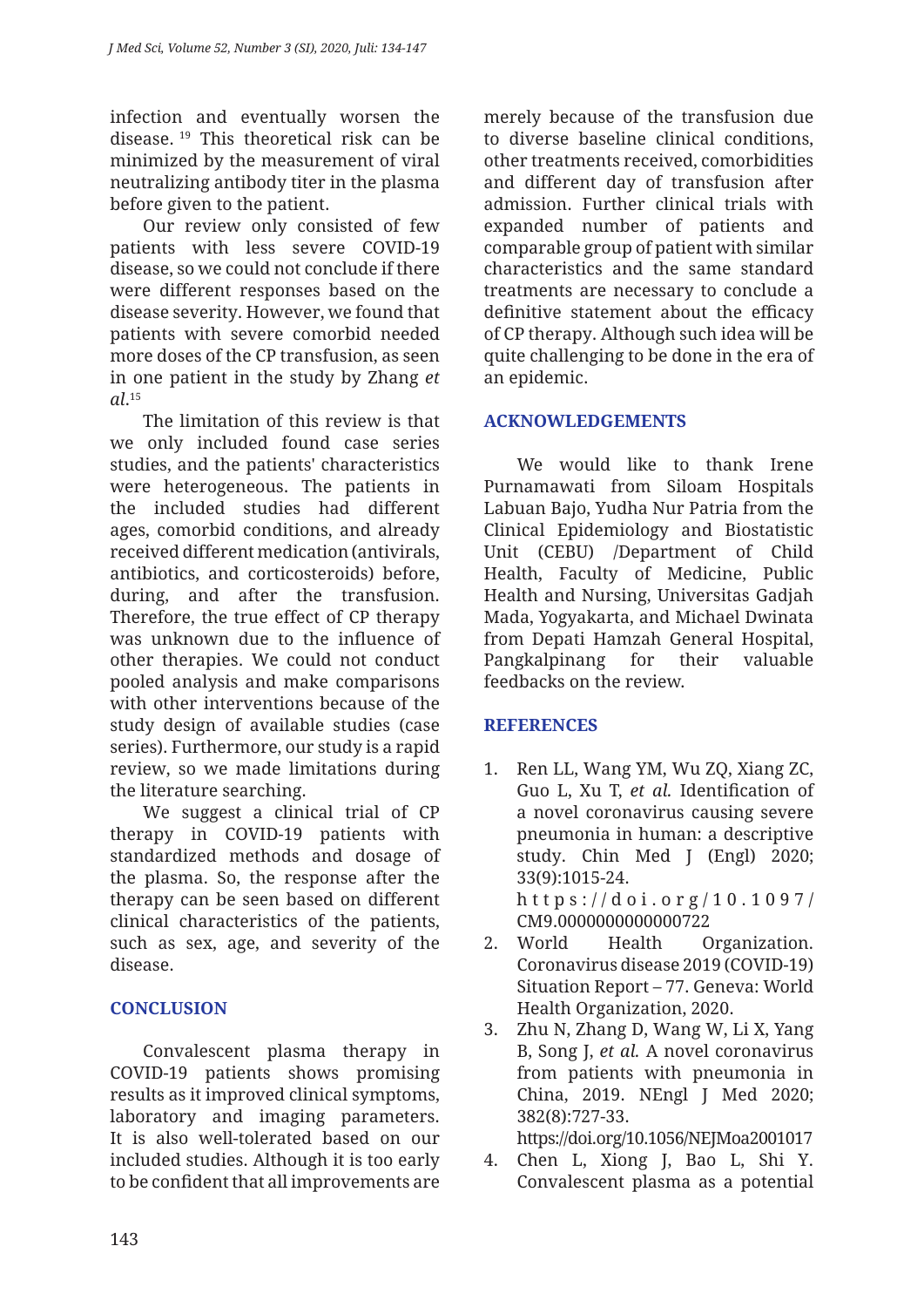therapy for COVID-19. Lancet Infec Dis 2020; 20(4):398-400. https://doi.org/10.1016/S1473- 3099(20)30141-9

- 5. Beeching NJ, Fletcher TE, Fowler R. Coronavirus disease 2019 (COVID-19). BMJ Best Practice 2020. https://doi.org/bestpractice.bmj. com/topics/en-gb/3000168
- 6. Guan W, Ni Z, Hu Y, Liang W, Ou C, Ou J, *et al.* Clinical characteristics of coronavirus disease 2019 in China. N Engl J Med 2020; 82:1708-20 https://doi.org/10.1056/nejmoa2002032
- 7. Bloch EM, Shoham S, Casadevall A, Sachais BS, Shaz B, Winters JL, *et al.*  Deployment of convalescent plasma for the prevention and treatment of COVID-19. JClin Invest 2020; 138745. https://doi.org/10.1172/JCI138745
- 8. Shen C, Wang Z, Zhao F, Yang Y, Li J, Yuan J, *et al.* Treatment of 5 critically ill patients with COVID-19 with convalescent plasma. JAMA 2020; 323(16):1582-9.

https://doi.org/10.1001/jama.2020.4783

- 9. World Health Organization. Clinical management of severe acute respiratory infection (SARI) when COVID-19 disease is suspected. Geneva: World Health Organization, 2020.
- 10. Joanna Briggs Institute. Critical appraisal checklist for case series. Available from: http://joannabriggs. org/research/critical-appraisal-tools.
- 11. Pei S, Yuan X, Zhang ZZ, Yao RR, Xie Y, Shen MM, *et al.* Convalescent plasma to treat COVID-19: Chinese strategy and experiences. medRxiv 2020.

https://doi.org/10.1101/2020.04.07.20056440

12. Ahn JY, Sohn Y, Lee SH, Cho Y, Hyun JH, Baek YJ, *et al.* Use of convalescent plasma therapy in two COVID-19 patients with acute respiratory distress syndrome in Korea. JKorean Med Sci 2020; 35(14):e149.

https://doi.org/10.3346/jkms.2020.35.e149

13. Duan K, Liu B, Li C, Zhang H, Yu T, Qu

J, *et al.* Effectiveness of convalescent plasma therapy in severe COVID-19 patients. PNAS 2020; 117(17):9490-6. https://doi.org/10.1073/pnas.2004168117

14. Ye M, Fu D, Ren Y, Wang F, Wang D, Zhang F, *et al.* Treatment with convalescent plasma for COVID-19 patients in Wuhan, China. JMed Virol 2020.

https://doi.org/10.1002/jmv.25882

- 15. Zhang B, Liu S, Tan T, Huang W, Dong Y, Chen L, *et al.* Treatment with convalescent plasma for critically ill patients with SARS-CoV-2 infection. Chest 2020; S0012-3692(20)30571-7.
- 16. Casadevall A, Pirofski LA. The convalescent sera option for containing COVID-19. J ClinInvest 2020; 130(4):1545-8. https://doi.org/10.1172/JCI138003
- 17. Cheng Y, Wong R, Soo YO, Wong WS, Lee CK, Ng MH, *et al.* Use of convalescent plasma therapy in SARS patients in Hong Kong. Eur J Clin Microbiol Infect Dis 2005; 24(1):44-6.

http://doi.org/10.1007/s10096-004-1271-9

18. Hung IFN, To KKW, Lee CK, et al. Hyperimmune IV immunoglobulin treatment: a multicenter doubleblind randomized controlled trial for patients with severe 2009 influenza A(H1N1) infection. Chest 2013; 144(2):464-73.

https://doi.org/10.1378/chest.12-2907

- 19. Focosi D, Tang J, Anderson A, Tuccori M. Convalescent plasma therapy for Covid-19: state of the art. Preprints2020, 2020040097 https://doi.org/10.20944/ preprints202004.0097.v1
- 20. Zand M, Wang J. Potential mechanisms of age related severity of COVID-19 infection: implications for vaccine development and convalescent serum therapy. Preprints 2020.

http://doi.org/10.31219/osf.io/f3pze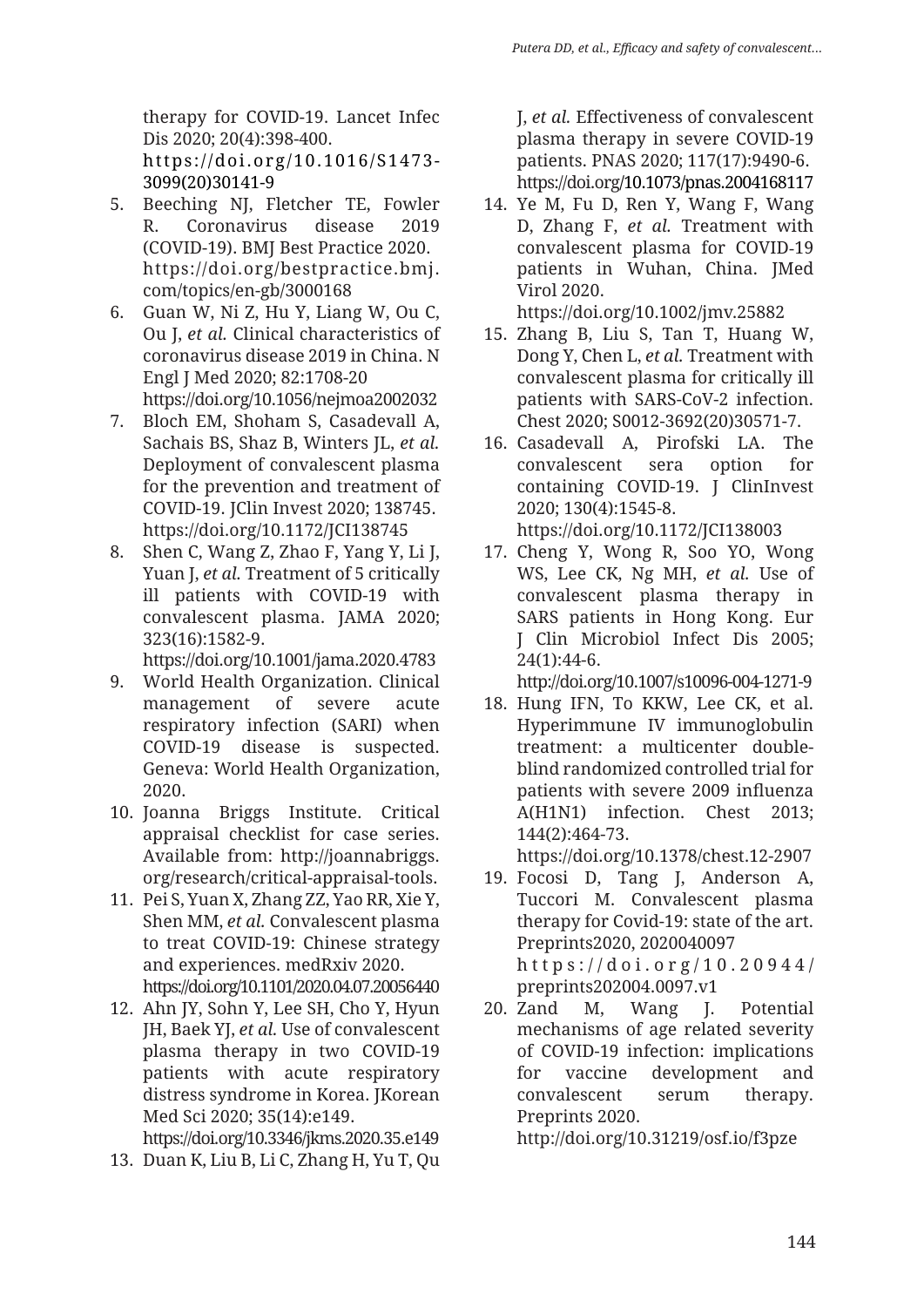8 or 9 (167) 8 or 9 (190) 7 and 10 (33) 7 and 10 (16)

## **Appendix 1**

#### MEDLINE via OVID EMBASE via OVID CENTRAL Coronavirus Infections/ (5392) Coronavirus Infections/ (1581) COVID-19 (46) Coronavirus/ (2003) Coronavirus/ (6747) SARS-COV-2 infection (2) covid\$19.tw. (4802) covid\$19.tw. (4774) Coronavirus (144) 2019 coronavirus.tw. (52) 2019 coronavirus.tw. (43) 1 OR 2 OR 3 (156) coronavirus disease 2019. tw. (797) coronavirus disease 2019.tw. (543) "convalescent plasma"(40) sars-cov-2.tw. (1163) sars-cov-2.tw. (790) "immunoglobulin therapy" (7397) 1 or 2 or 3 or 4 or 5 or 6 (10804) 1 or 2 or 3 or 4 or 5 or 6 (12771) 5 OR 6 (7428) convalescen\* plasma.tw. (159) convalescen\* plasma.tw. (182) 4 AND 7 (6) convalescen\* therapy.tw. convalescen\* therapy.tw. (8)

#### Search Strategies until April 20th 2020

#### **Appendix 2**

(8)

#### PRISMA Checklist

| Section/topic         |   | Checklist item                                                                                                                                                                                                                                                                                                                        | Reported on Page |
|-----------------------|---|---------------------------------------------------------------------------------------------------------------------------------------------------------------------------------------------------------------------------------------------------------------------------------------------------------------------------------------|------------------|
| <b>TITLE</b>          |   |                                                                                                                                                                                                                                                                                                                                       |                  |
| Title                 | 1 | Identify the report as a systematic<br>review, meta-analysis, or both.                                                                                                                                                                                                                                                                | 1                |
| <b>ABSTRACT</b>       |   |                                                                                                                                                                                                                                                                                                                                       |                  |
| Structured<br>summary |   | 2 Provide a structured summary<br>including, as applicable: background;<br>objectives; data sources; study<br>eligibility criteria, participants, and<br>interventions; study appraisal and<br>synthesis methods; results; limitations;<br>conclusions and implications of<br>key findings; systematic review<br>registration number. | 1, 2             |
| <b>INTRODUCTION</b>   |   |                                                                                                                                                                                                                                                                                                                                       |                  |
| Rationale             |   | 3 Describe the rationale for the review<br>in the context of what is already<br>known.                                                                                                                                                                                                                                                | 3                |
| Objectives            |   | 4 Provide an explicit statement<br>of questions being addressed<br>with reference to participants,<br>interventions, comparisons, outcomes,<br>and study design (PICOS).                                                                                                                                                              | 3                |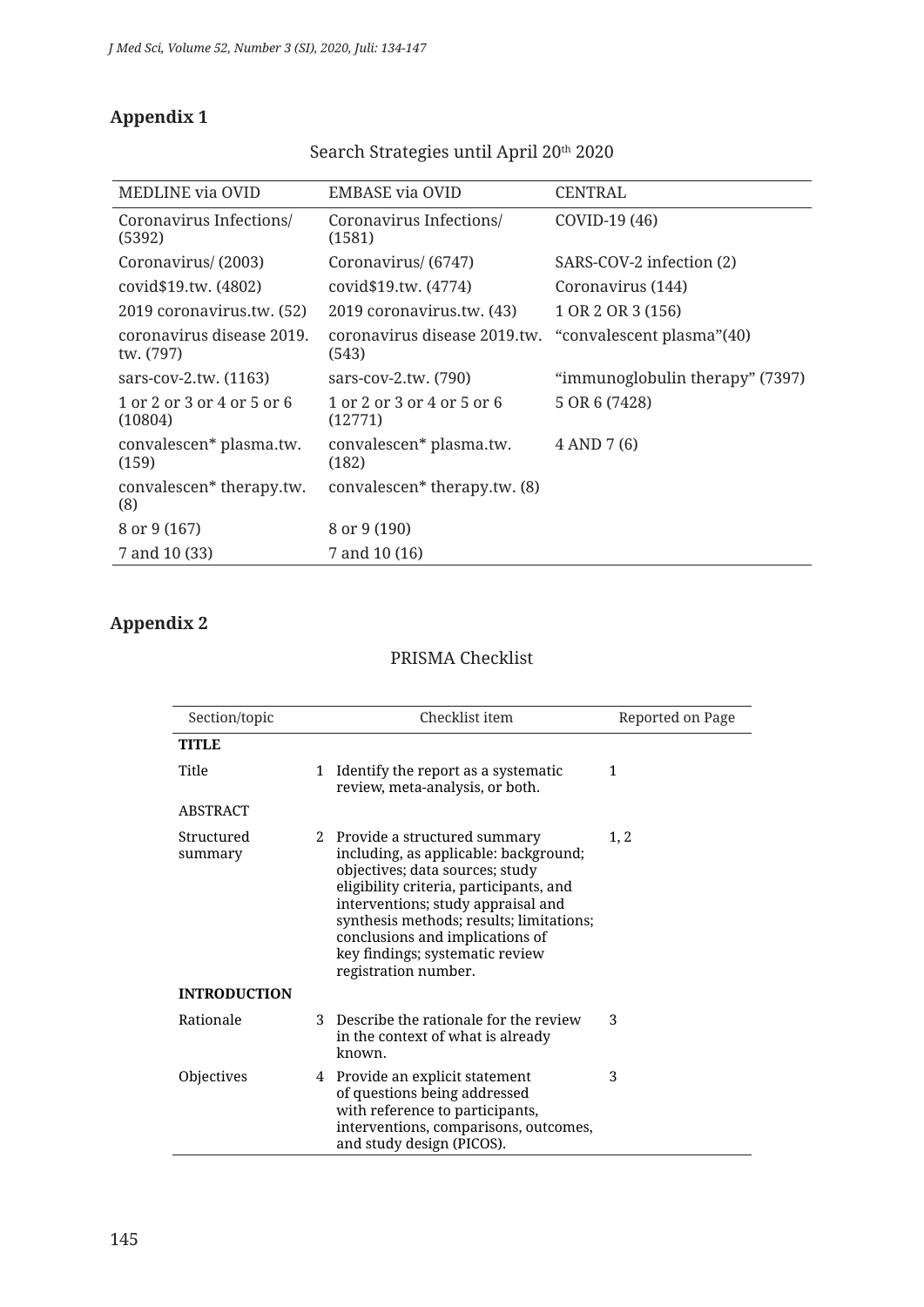| <b>METHODS</b>                           |    |                                                                                                                                                                                                                                       |             |
|------------------------------------------|----|---------------------------------------------------------------------------------------------------------------------------------------------------------------------------------------------------------------------------------------|-------------|
| Protocol and<br>registration             | 5. | Indicate if a review protocol exists,<br>if and where it can be accessed (e.g.,<br>Web address), and, if available,<br>provide registration information<br>including registration number.                                             | N/A         |
| Eligibility<br>criteria                  | 6  | Specify study characteristics (e.g.,<br>PICOS, length of follow-up) and report<br>characteristics (e.g., years considered,<br>language, publication status) used as<br>criteria for eligibility, giving rationale.                    | 4           |
| Information<br>sources                   | 7  | Describe all information sources in the<br>search and date last searched.                                                                                                                                                             | 4           |
| Search                                   | 8  | Present full electronic search strategy<br>for at least one database, including<br>any limits used, such that it could be<br>repeated.                                                                                                | 4           |
| Study selection                          | 9  | State the process for selecting studies<br>(i.e., screening, eligibility, included in<br>systematic review, and, if applicable,<br>included in the meta-analysis).                                                                    | 4           |
| Data collection<br>process               | 10 | Describe method of data extraction<br>from reports (e.g., piloted forms,<br>independently, in duplicate) and<br>any processes for obtaining and<br>confirming data from investigators.                                                | 4           |
| Data items                               | 11 | List and define all variables for which<br>data were sought (e.g., PICOS, funding<br>sources) and any assumptions and<br>simplifications made.                                                                                        | 4           |
| Risk of bias<br>in individual<br>studies | 12 | Describe methods used for assessing<br>risk of bias of individual studies<br>(including specification of whether<br>this was done at the study or outcome<br>level), and how this information is to<br>be used in any data synthesis. | 5           |
| Summary<br>measures                      | 13 | State the principal summary measures<br>(e.g., risk ratio, difference in means).                                                                                                                                                      | 5           |
| Synthesis of<br>results                  |    | 14 Describe the methods of handling<br>data and combining results of studies,<br>if done, including measures of<br>consistency (e.g., I <sup>2</sup> ) for each meta-<br>analysis.                                                    | 5           |
| Risk of bias<br>across studies           | 15 | Specify any assessment of risk of<br>bias that may affect the cumulative<br>evidence (e.g., publication bias,<br>selective reporting within studies).                                                                                 | N/A         |
| Additional<br>analyses                   | 16 | Describe methods of additional<br>analyses (e.g., sensitivity or subgroup<br>analyses, meta-regression), if done,<br>indicating which were pre-specified.                                                                             | N/A         |
| <b>RESULTS</b>                           |    |                                                                                                                                                                                                                                       |             |
| Study selection                          | 17 | Give numbers of studies screened,<br>assessed for eligibility, and included in<br>the review, with reasons for exclusions<br>at each stage, ideally with a flow<br>diagram.                                                           | 6, Figure 1 |